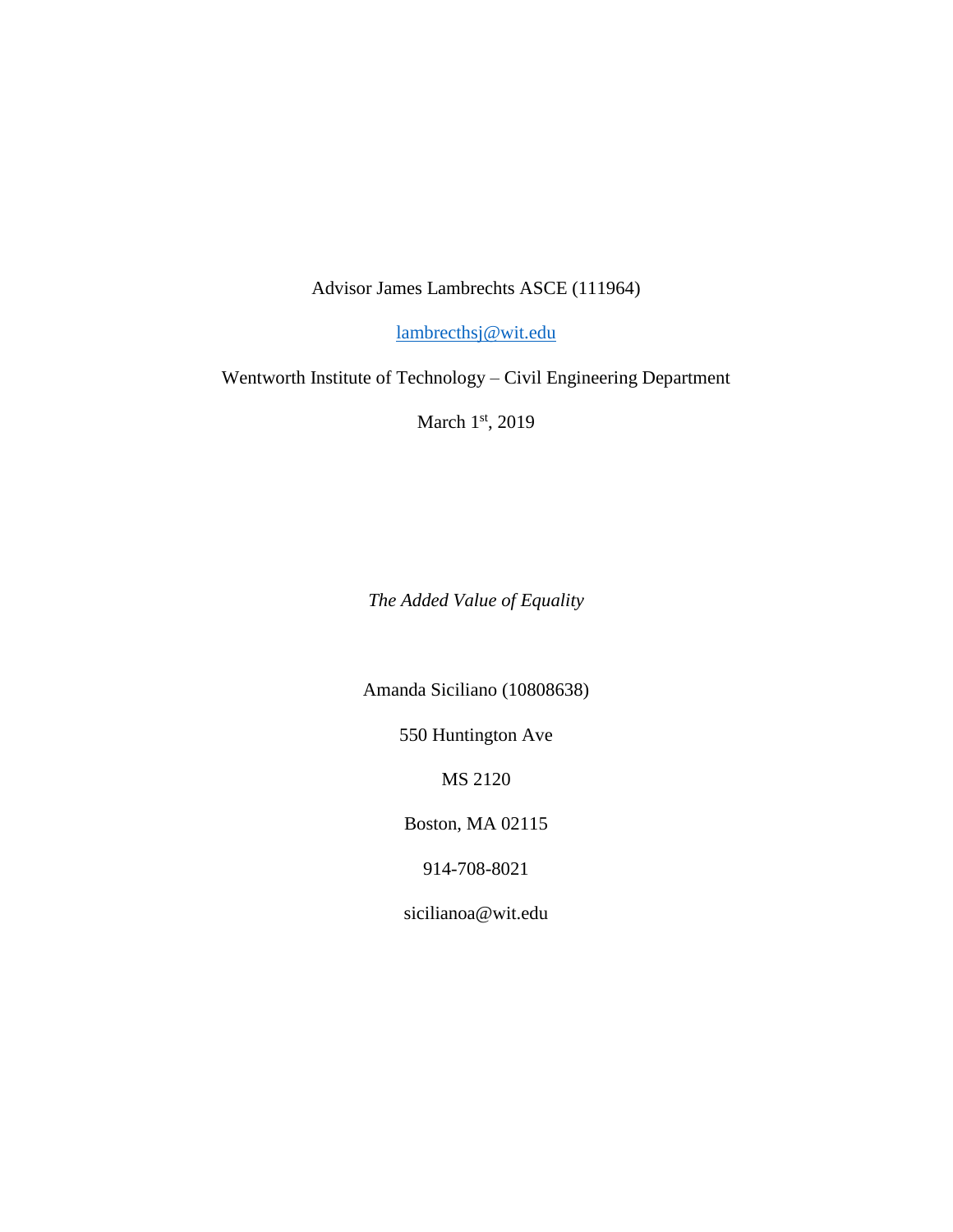In the civil engineering industry, diversity and inclusion are essential. To enhance and participate in a global society, civil engineers must readily operate in a field free from discrimination. The American Society of Civil Engineers states in Canon 8, "Engineers shall, in all matters related to their profession, treat all persons fairly and encourage equitable participation without regard to gender or gender identity, race, national origin, ethnicity, religion, age, sexual orientation, disability, political affiliation, or family, marital, or economic status" ("Code of Ethics"). Not only does this order apply to engineers in their professional careers but also to students throughout their campus chapters. To uphold this addition to the Code of Ethics, civil engineering students and professionals alike must be vocal endorsers of diversity, equality and inclusion through sexual identification, gender and race representation, and internal bias acknowledgement.

Prior to reviewing the added impact of this canon, it is important to first consider its modern relevance. In both the engineering and non-engineering spheres, the world has experienced substantial social change. This new addition to the Code of Ethics in 2017 aims to keep ASCE pertinent with an ever-changing culture. In 2015, the Supreme Court of the United States of America declared same-sex marriage to be legal. This "equal dignity in the eyes of the law" act aligns with the goal of preventing discrimination based on sexual orientation (Campbell 2017). Following President Donald Trump's election in 2016, immigration and political affiliation have become hotly discussed topics. While amended legislation has some feeling unsafe, anxious, or scared, ASCE still mandates that civil engineers "treat all persons fairly" regardless of race, national origin, or political view (Chappell 2015; "Code of Ethics"). Age is another relevant factor free from discrimination, in a field where the median civil engineer is 42.2 years old ("Civil Engineers").

However, one of the most notable extensions of Canon 8 is its consideration for not only gender but also gender identity. Now, it is mandatory that all civil engineers, regardless of their identity, are treated equally. According to the Dictionary by Merriam-Webster, gender identity is defined as "a person's internal sense of being male, female…a combination [thereof]… or neither" ("Gender Identity"). A recent study published in the Journal of Educational and Psychological Consultation found that factors, such as "gender-inclusive restrooms" and "nondiscrimination policies," reported a higher sense of inclusivity and belonging among "trans and gender-nonconforming students" (Goldberg, Beemyn and Smith 2019).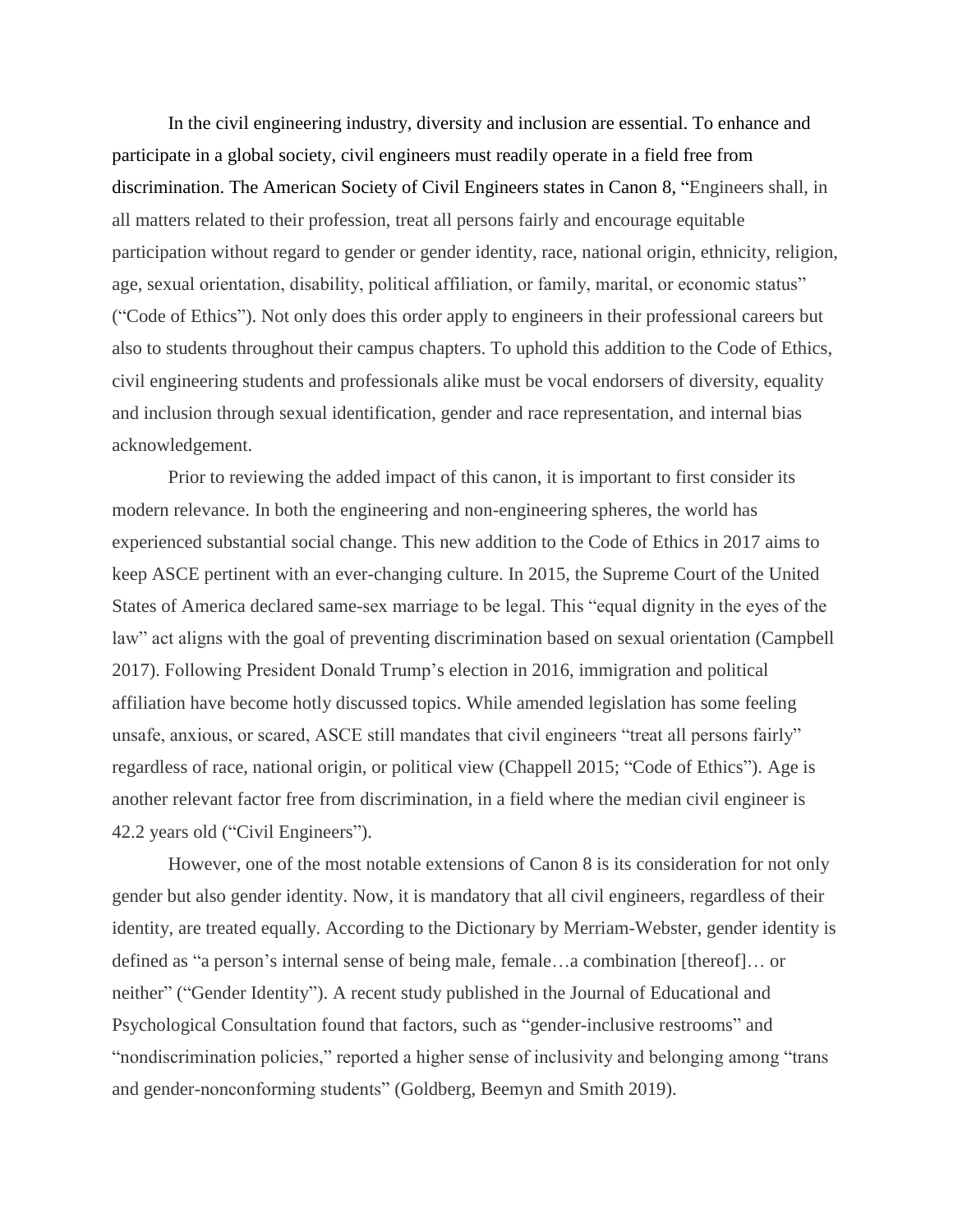Before Canon 8 was added, the ASCE Code of Ethics had not been updated in over two decades, with the previous amendment occurring on November  $10<sup>th</sup>$ , 1996 ("Appendix: ASCE Code of Ethics" 1996). Canon 8, the most recent addition on July  $29<sup>th</sup>$ , 2017, was both exciting and disappointing. It is relieving to know that unbiased participation is deemed as a mandatory aspect of professional conduct, yet disappointing to know that this canon was only recently added. But, the Code of Ethics, 2025 Vision and United Nations Sustainable Development Goals are affected by this amendment, ensuring that the ASCE remains an organization with "dignity, respect, and fairness" ("Code of Ethics"). When reviewing the ASCE Vision for 2025, the most notable responsibilities of civil engineers include the duties to "create a sustainable world and enhance the global quality of life" ("Vision for Civil Engineering in 2025"). Whether this be achieved through new construction, sustainable design, or technological advancements, civil engineers have an obligation to revolutionize the world. This process involves capitalizing on the tools learned through a college education and work experience. But, is just designing for the environment enough? To lead a profound transformation, civil engineers must affect not only civilian projects but also civilians. "Entrusted by society," this new role assumes the responsibility of planning, designing, leading and representing ("Vision for Civil Engineering in 2025").

This new role as "leaders in public policy" also exists in present-day politics ("Vision for Civil Engineering in 2025"). In fact, present day political leaders are cultivating a dynamic and representative environment. The 116<sup>th</sup> United States Congress, lasting from January of 2019 until January of 2021, is one of the youngest and most diverse ever elected in recent times "Women in the U.S. Congress…" 2019). Over a century after Jeannette Rankin was elected as the first woman in the House of Representatives, a ground breaking 131 women now serve in the federal offices (Jin 2018). This dramatic increase in gender diversity can improve representation, encourage participation, and shape legislation. As a result, new bills with added perspective can be created to help mold the framework for public policy. Leader and former president of ASCE, Kristina Swallow, bridged the gap between civil engineering and public policy. In 2018, she testified before the U.S. Senate Committee on Environment and Public Works (EPW) regarding water resources. In her statement, Swallow used published ASCE reports to encourage the EPW to "help alleviate our nation's water resources infrastructure investment deficit" (Castellanos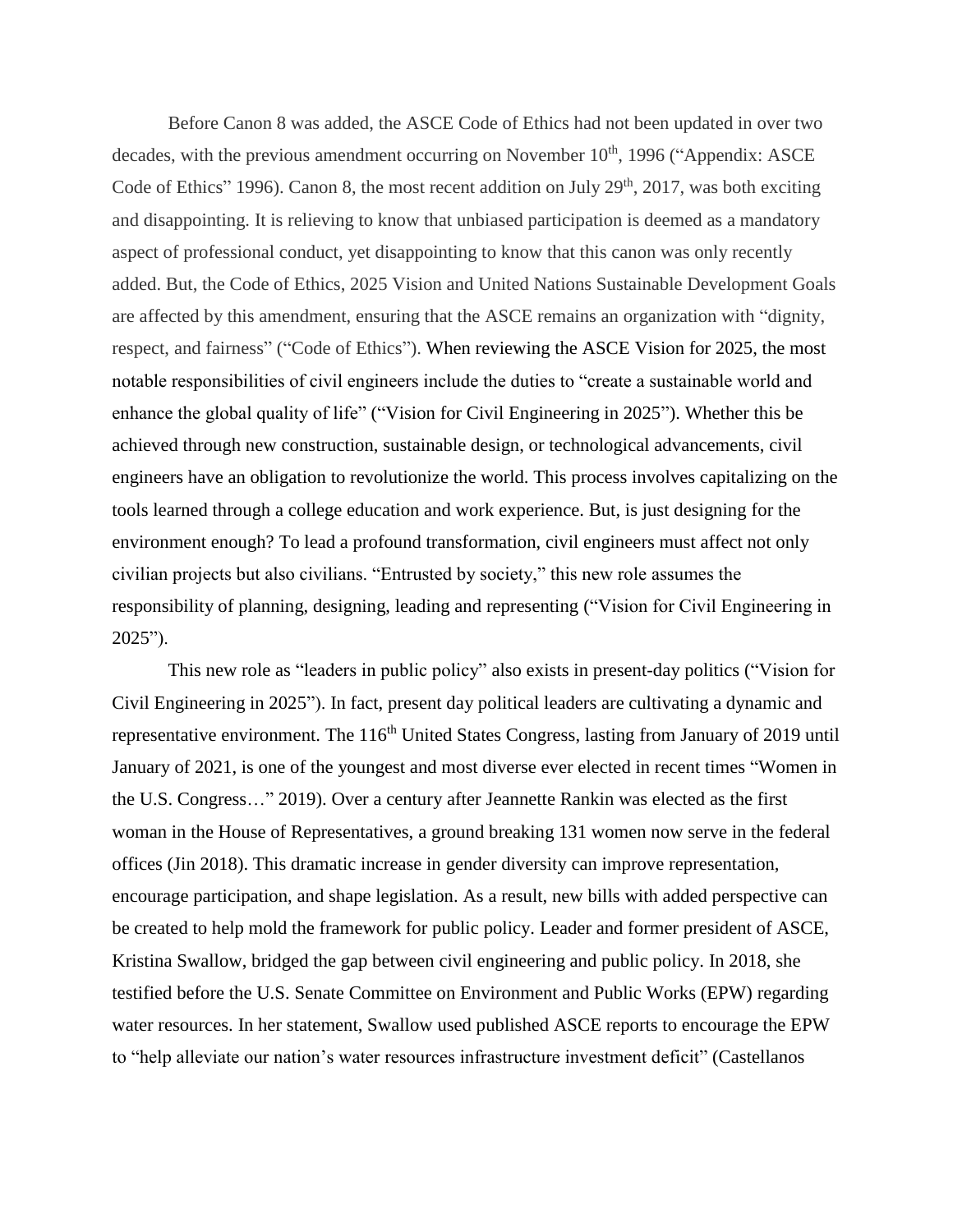2018). This example shows proper diversity and equitable participation that ASCE can work towards altering the industry.

But, upon hearing about the dire need for this industrial development, some may still go unconvinced. Is diversity really tied to the success of a business or university? In the world of civil engineering, does affirmative action truly equal adequate action? According to McKinsey & Company's 2018 report, the performance difference is profound. Companies with ethnically diverse executive teams were 33% more likely to financially outperform counterparts, while companies with executive gender diversity were 21% more likely to achieve a profitability increase (Hunt, Yee, Prince and Dixon 2018). However, recent findings concur that both age and gender diversity can impact an organization. The American Association of Retired Persons revealed that 64% of workers between the ages of 45 and 74 had "seen or experienced age discrimination in the workplace," with 92% reporting it as "very or somewhat common" ("Staying Ahead…" 2014). But, according to the Journal of Applied Psychology, "age diversity correlated positively with performance…in groups solving complex decision-making tasks" (Wegge, et. al. 2008). Gender, age and cultural differences in leadership add varying perspective to the civil engineering industry. Diversified companies not only experience long term financial benefits, but also improved impact. It is possible that these multi-disciplinary teams can transform the world with supplementary opportunities by producing new construction approaches, implementing more efficient technology, or even brainstorming risk management strategies. As a result, it becomes evident that diversity and inclusivity truly make a difference in the work force.

With the action goals of reducing inequalities and achieving gender equality, the United Nations Sustainable Development Goals parallel the mission statement of Canon 8. The Code of Ethics relies upon civil engineers within the U.S.A. to uphold a new level of professional conduct, while the Sustainable Development Goals rely on a "global partnership" from countries all over the world ("Week 27…" 2017). Both understand that a versatile approach of improving inclusivity and fairness lead to improved health, quality of life and economic growth. But, do even more similarities exist between this professional engineering body and intergovernmental organization? It is possible that this comparable format was applied to show evidence of the larger implications – thinking globally rather than just nationally. The United Nations has over 193-member countries while the American Society of Civil Engineers exists in 177 countries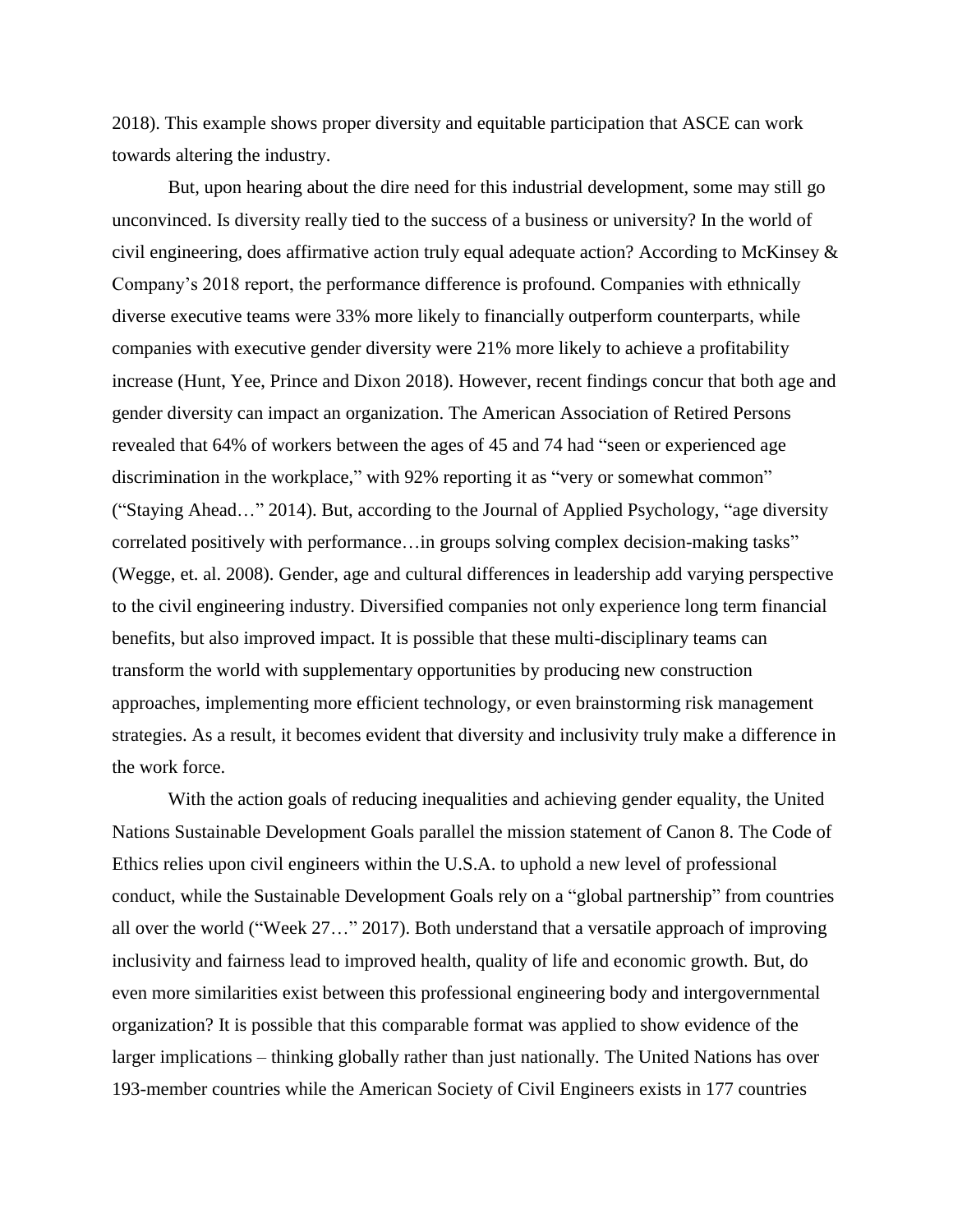("Growth in United Nations…" 2019; "About ASCE"). As a result, a plethora of new stakeholders are introduced to the equation, requiring action with plans for achieving diversity. Within ASCE, academic institutions, volunteer groups, private companies, government subcommittees and nonprofit organizations are all players that will demand results. By mirroring the United Nation's code, the American Society of Civil Engineers too will have a pledge of ethical expectation and member accountability.

As the first national engineering society in the U.S., ASCE has evolved since its creation in 1852. Among many benefits, this professional organization has established career supportive programs, national networking events, professional certification courses, and continuing education opportunities. Since the founding over a century and a half ago, civil engineers have combined "vision and energy to develop the land of the free to its fullest potential" (Griggs 2001). But, have we already reached maximum capacity? The call for action and improvement from this professional engineering society must be unending. Additional approaches must be implemented to have the necessary framework to create a climate that encourages diversity and inclusion. These guiding principles can be conveyed through action plans such as mandated diversity training featuring education on stereotypes and microaggressions, institutional programs aiding and endorsing underrepresented groups, or new committees continuously reviewing policies and procedures. While it is indeed possible that these projects may already exist, developing truly effective cross-functional groups requires both intention and attention. Furthermore, it "takes real investment from senior leadership over a sustained period of time to look over the root causes of the issues" (Doshay 2018). Engineers must have the mindset that a cultural transformation will not be instantaneous but rather gradual.

Achieving this gradual yet important cultural revolution only occurs when personal bias is eliminated. Are we to blame individuals for unintentionally holding onto traditional, outdated beliefs that still cause bias? While bias, diversity and inclusion have become recent buzzwords, the different terms truly are interconnected. In order to remove bias, individuals must take accountability for both the unconscious and conscious beliefs that frame everyday decision making. Examining habitual actions rather than just following preconceived plans is the best way to think creatively and critically about both inclusive and exclusive decisions. Perhaps we speak to younger workers, ethnic women, or married men differently. This automatic inner bias may come from learned habits, previous interactions, or societal values. But, when bias is eliminated,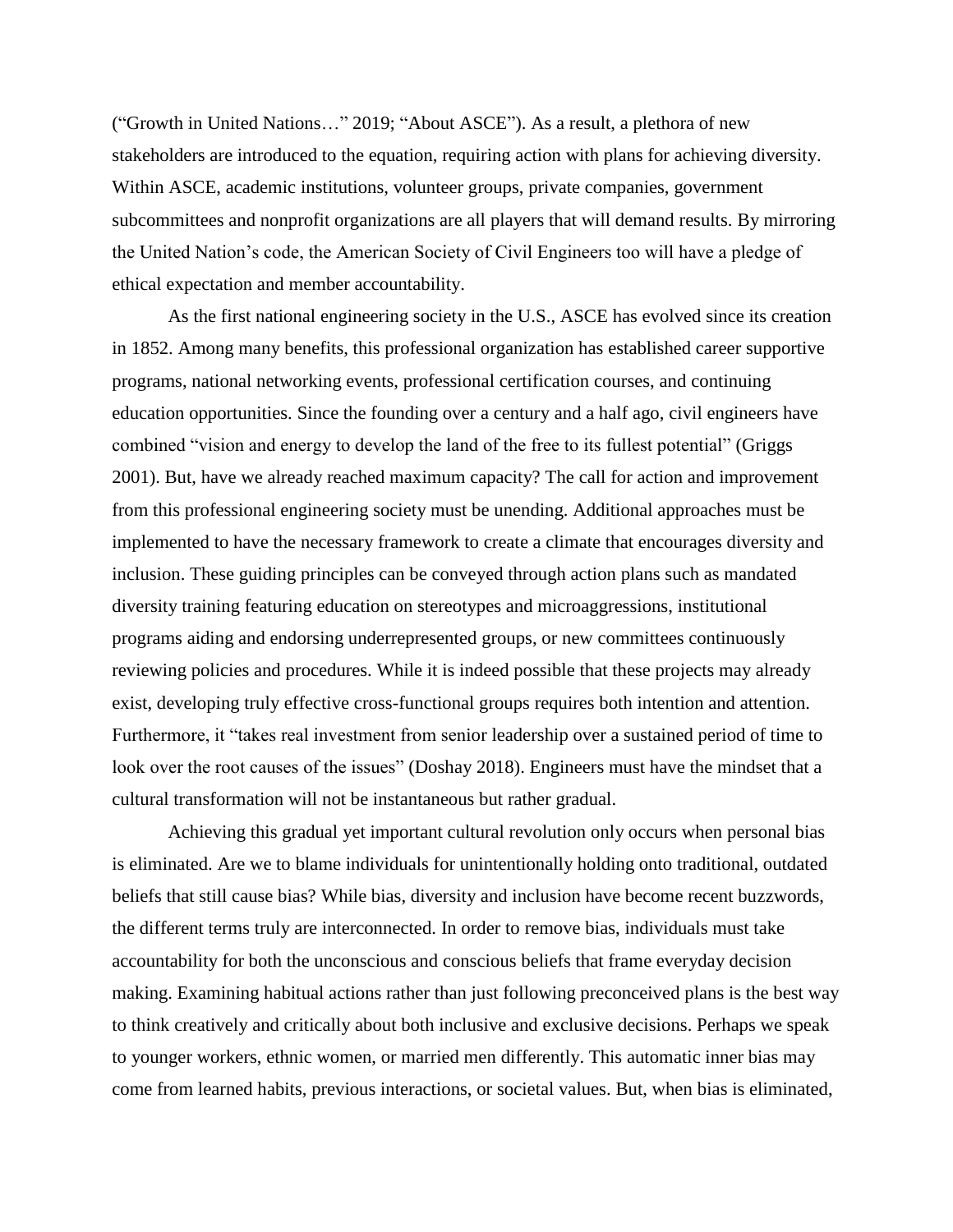individuals are given the opportunity to achieve their full potential. "Self-awareness and taking responsibility" are two simple approaches that can be implemented to "promote engagement, innovation, and performance excellence" (Chamberlain 2018).

In 2017, the American Society of Civil Engineers created a more inclusive community upon revising the Code of Ethics to include the "treat all persons fairly" creed ("Code of Ethics"). Even using this topic as the 2019 Daniel W. Mead paper aligns with the goals of the new canon since student chapters and working professionals alike are informed about the pressing need for diversity promotion. It is only when diversity, inclusivity, and equality are actively endorsed that the globe will sincerely transform. But, as the poet Rupi Kaur reminds us, "pace yourself – the road to changing the world is never-ending" (Kaur 2017).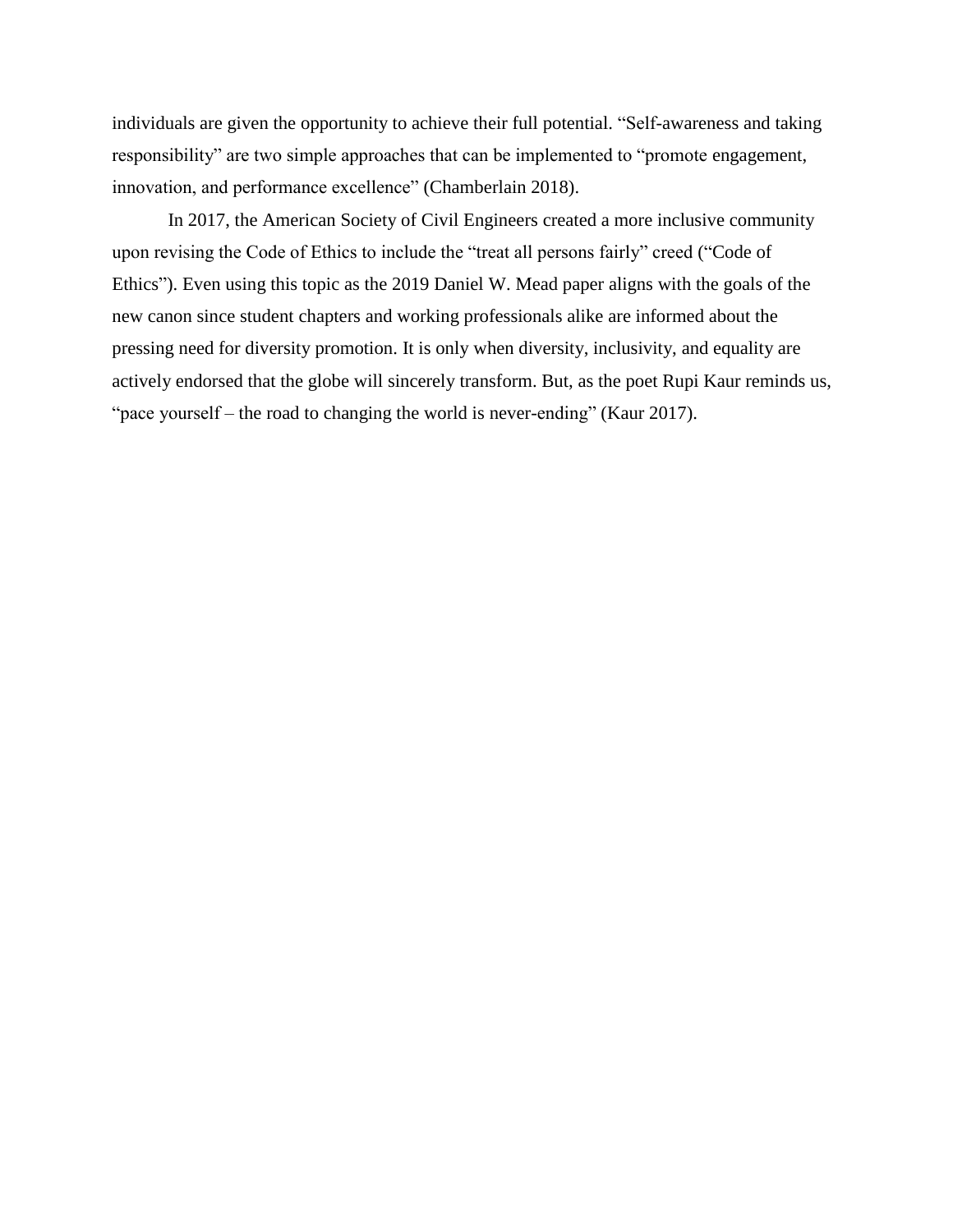## Works Cited

"About ASCE." *American Society of Civil Engineers.* [<https://www.asce.org/about\\_asce/>](https://www.asce.org/about_asce/). (Feb.

25, 2019).

"Appendix: ASCE Code of Ethics." (1996). *American Society of Civil Engineers.*

[<https://ascelibrary.org/doi/pdf/10.1061/9780784405260.ap>](https://ascelibrary.org/doi/pdf/10.1061/9780784405260.ap) (Mar. 01, 2019).

Campbell, A. F. (2017). "6 Immigrants Talk About the Anxiety of Living in Trump's America."

*Vox.* [<https://www.vox.com/policy-and-politics/2017/8/4/16069926/immigrants-trump](https://www.vox.com/policy-and-politics/2017/8/4/16069926/immigrants-trump-america)[america>](https://www.vox.com/policy-and-politics/2017/8/4/16069926/immigrants-trump-america) (Feb. 28, 2019).

Castellanos, E. (2018). "ASCE President, Kristina Swallow, Testified Before Senate EPW

Committee." *Infrastructure Report Card.* [<https://www.infrastructurereportcard.org/asce](https://www.infrastructurereportcard.org/asce-president-kristina-swallow-testifies-before-senate-epw-committee/)[president-kristina-swallow-testifies-before-senate-epw-committee/>](https://www.infrastructurereportcard.org/asce-president-kristina-swallow-testifies-before-senate-epw-committee/) (Feb. 20, 2019).

Chamberlain, R. (2018). "Three Ways to Eliminate Bias and Create Inclusive Cultures." *Forbes.*

[<https://www.forbes.com/sites/forbescoachescouncil/2018/08/17/three-ways-to](https://www.forbes.com/sites/forbescoachescouncil/2018/08/17/three-ways-to-eliminate-bias-and-create-inclusive-cultures/#12c82f252882)[eliminate-bias-and-create-inclusive-cultures/#12c82f252882>](https://www.forbes.com/sites/forbescoachescouncil/2018/08/17/three-ways-to-eliminate-bias-and-create-inclusive-cultures/#12c82f252882) (Mar. 01, 2019).

Chappell, B. (2015). "Supreme Court Declares Same-Sex Marriage Legal in All 50 States."

*National Public Radio.* [<https://www.npr.org/sections/thetwo](https://www.npr.org/sections/thetwo-way/2015/06/26/417717613/supreme-court-rules-all-states-must-allow-same-sex-marriages)[way/2015/06/26/417717613/supreme-court-rules-all-states-must-allow-same-sex](https://www.npr.org/sections/thetwo-way/2015/06/26/417717613/supreme-court-rules-all-states-must-allow-same-sex-marriages)[marriages>](https://www.npr.org/sections/thetwo-way/2015/06/26/417717613/supreme-court-rules-all-states-must-allow-same-sex-marriages) (Feb. 27, 2019).

"Civil Engineers". *Data USA*. [<https://datausa.io/profile/soc/172051/#intro>](https://datausa.io/profile/soc/172051/#intro) (Mar. 01, 2019).

"Code of Ethics." *American Society of Civil Engineers.* [<https://www.asce.org/code-of-ethics/>](https://www.asce.org/code-of-ethics/)

(Feb. 26, 2019).

Doshay, H. (2018). "Three Reasons Why Your Diversity and Inclusion Programs Are Not

Working." *Forbes.* [<https://www.forbes.com/sites/forbeshumanresourcescouncil/2018/07/17/three-reasons](https://www.forbes.com/sites/forbeshumanresourcescouncil/2018/07/17/three-reasons-why-your-diversity-and-inclusion-programs-are-not-working/#8f33ad5494bf)[why-your-diversity-and-inclusion-programs-are-not-working/#8f33ad5494bf>](https://www.forbes.com/sites/forbeshumanresourcescouncil/2018/07/17/three-reasons-why-your-diversity-and-inclusion-programs-are-not-working/#8f33ad5494bf) (Feb. 25, 2019).

"Gender Identity." *Merriam-Webster.* <https://www.merriam-

webster.com/dictionary/gender%20identity> (Mar. 01, 2019).

Goldberg, A. E., Beemyn, G., and Smith, J. Z. (2019). "What is Needed, What is Valued: Trans